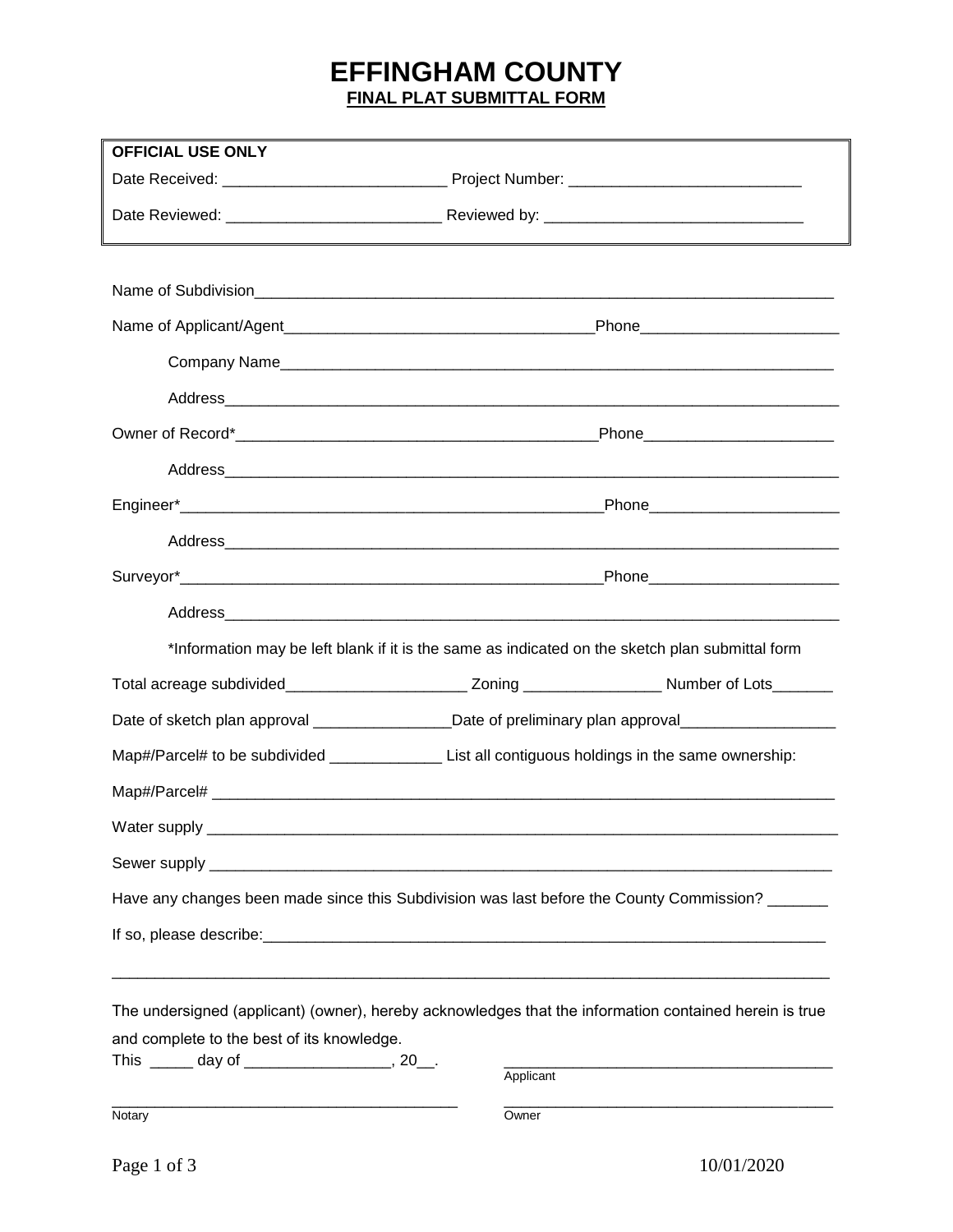## **EFFINGHAM COUNTY FINAL PLAT CHECKLIST**

| <b>OFFICIAL USE ONLY</b> |                |                 |
|--------------------------|----------------|-----------------|
| Subdivision Name:        |                | Project Number: |
| Date Received:           | Date Reviewed: | Reviewed by:    |

The following checklist is designed to inform applicants as to what is required in preparing final plats for review by Effingham County. The Final Plat must be drawn in ink by a Georgia Registered Land Surveyor on Mylar, and four (4) paper copies must be included. The Final Plat must have all necessary signatures before consideration by the Board of Commissioners. After the Final Plat is approved, the County Clerk will record the Final Plat with Clerk of Superior Court of Effingham County.

| Office<br>Use | Use                         | Applicant                                                                                                                                                                          |  |
|---------------|-----------------------------|------------------------------------------------------------------------------------------------------------------------------------------------------------------------------------|--|
|               | <b>Project Information:</b> |                                                                                                                                                                                    |  |
|               |                             | 1. Graphic scale.                                                                                                                                                                  |  |
|               |                             | 2. Lot areas in accordance with the applicable zoning regulation or preliminary plan for<br>planned development.                                                                   |  |
|               |                             | 3. North arrow.                                                                                                                                                                    |  |
|               |                             | 4. Land reference point.                                                                                                                                                           |  |
|               |                             | 5. Point of beginning designated.                                                                                                                                                  |  |
|               |                             | 6. Date of preparation (under Surveyor's signature).                                                                                                                               |  |
|               |                             | 7. Name of Subdivision.                                                                                                                                                            |  |
|               |                             | 8. Names of adjacent subdivisions and owners of adjoining parcels of land.                                                                                                         |  |
|               |                             | 9. Names and widths of adjacent streets.                                                                                                                                           |  |
|               |                             | 10. Names and widths of streets within subdivision. Names either match existing street<br>names that align with proposed streets, or are not used elsewhere in Effingham County.   |  |
|               |                             | 11. Plat boundaries darkened.                                                                                                                                                      |  |
|               |                             | 12. Proposed building setback lines.                                                                                                                                               |  |
|               |                             | 13. Location of all existing easements or other existing features.                                                                                                                 |  |
|               |                             | 14. New easements required by Planning Department, County Utilities, Public Works<br>Department, Telephone Company, etc.                                                           |  |
|               |                             | 15. Lots in new subdivisions are to be numbered consecutively from one to the total number<br>of lots.                                                                             |  |
|               |                             | 16. Lot lines with accurate dimensions in feet and tenths, and angles or bearings to the<br>street when other than 90°.                                                            |  |
|               |                             | 17. Express dedication statement to the public for streets, alleys, access limitations, right-of-<br>way, parks, school sites, and other public places shown on the attached plat. |  |
|               |                             | 18. Name, registration number, and seal of registered land surveyor or professional<br>engineer (signed and dated).                                                                |  |
|               |                             | 19. Location of city limits and county lines, if applicable.                                                                                                                       |  |